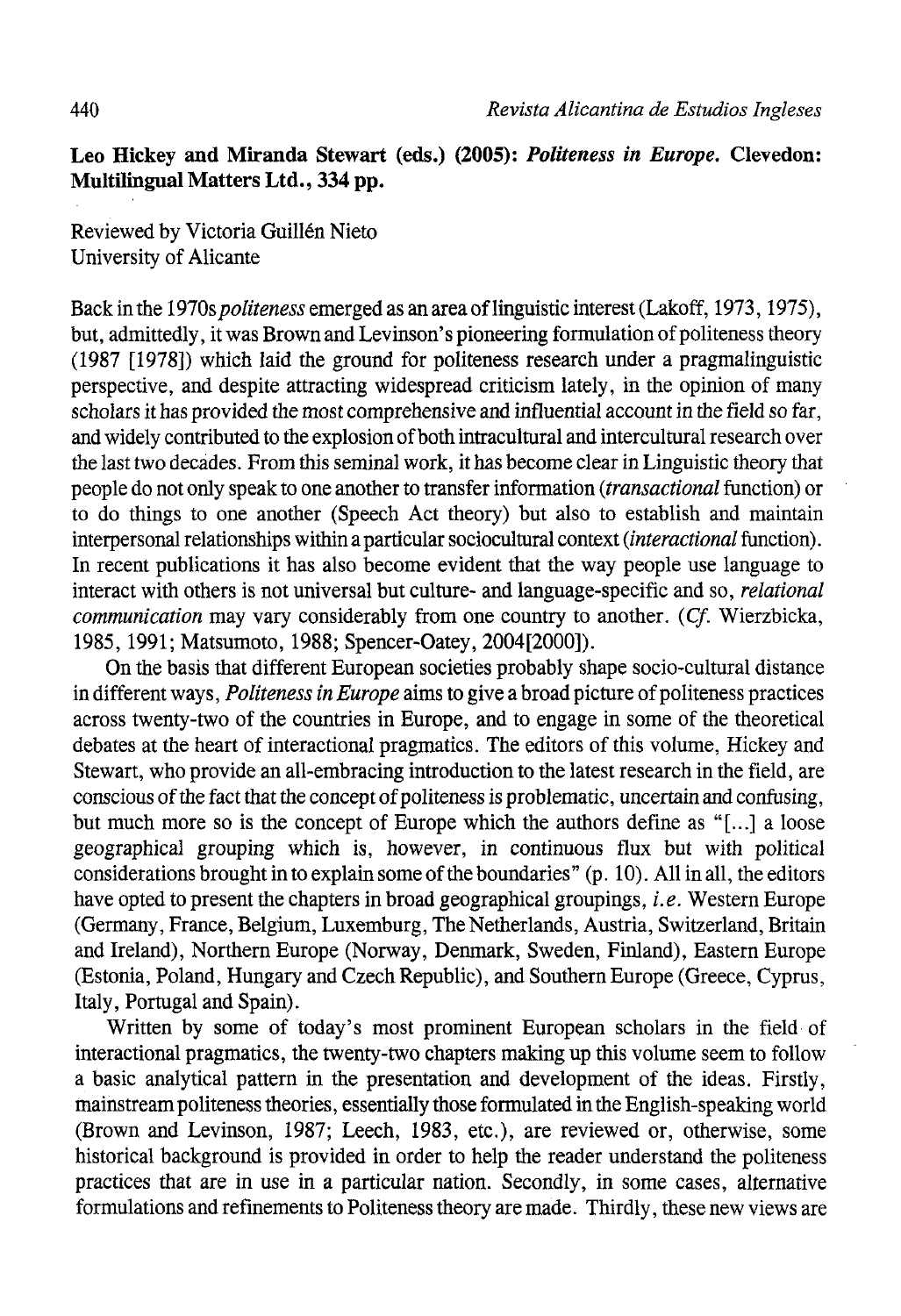# *Reviews* 441

tested on a range of related and unrelated languages. A wide range of data has been used and the analytical approach is essentially descriptive and context-based: authentic recordings of spoken discourse in service encounters or telephone conversations, established corpora, written sources, and discourse completion tasks, etc. Fourthly, most of the authors use a broadly comparative approach to shed light on fhe specificities of the linguistic data they use: this may be between varieties of fhe same language, broadly cognate languages or unrelated languages, English being used as one of the terms of the comparison in a number of cases. Finally, there is an attempt to deduce overall principies from the data, their purpose being to suggest a communicative profile or ethos for the speech community under study.

Summarising fhe most relevant contributions of *Politeness in Europe,* the following issues suggest themselves:

a) Classical debates in Politeness fheory

Based on Brown and Levinson's dominant model, issues such as the degree to which a given society favours conventional usage of formal and informal *terms of address, honorifics and personal reference*, in general, are among the classical debates that emerge from a number of chapters in this volume. To illustrate this line of research, let us briefly consider fhe contributions made by Kramer (Luxemburg), Ilie (Sweden), Haumann, Koch and Sorning (Austria), Yli-Vakkuri (Finland), and Huszca (Poland). Kramer (chapter 4, pp. 58-65) finds that all sorts of French and German influences have melted in Luxemburgish giving rise to formulas which eifher do not exist elsewhere or else are used in pragmatically different ways. Ilie (chapter 12, pp. 174-188) focuses on the use of the pronominal address forms that become apparent at the interface between language-based politeness rules, institution-based politeness strategies and culture-based communication principies in fhe Question time sessions of the Swedish Riksdag. Haumann, Koch and Sornig (chapter 6, pp. 82-99) come to the conclusion that in Austria "[...] there is innovation at the same time as there is an adherence to traditional norms as evidenced in the retention of a wide range of titles and honorifics ". Yli-Vakkuri (chapter 13, pp. 189-202) maintains that terms of address are used relatively less frequenfly in Finnish fhan in many other European languages, their main purpose being to attract the addressee's attention. Another interesting conclusión coming into sight from his investigation on fhe Finnish politeness system is the use of impersonal, ambiguous or vague expressions when referring to the addressee or to oneself in speech. Last but not least, Huszca (chapter 15, pp. 218- 233) analyses the complexity of the system of honorifics and forms of address in Polish and reaches the conclusión that"[...] traditionally Polish titlemania is fhus gradually decreasing and Polish is moving towards a more transparent, grammaticalised systems of honorifics" (p. 233).

The issue of the degree to which a given society may show preference for the use of either positive or negative politeness strategies is also extensively considered in this volume. Some of the most relevant contributions are fhose of Kerbrat-Orecchioni (France),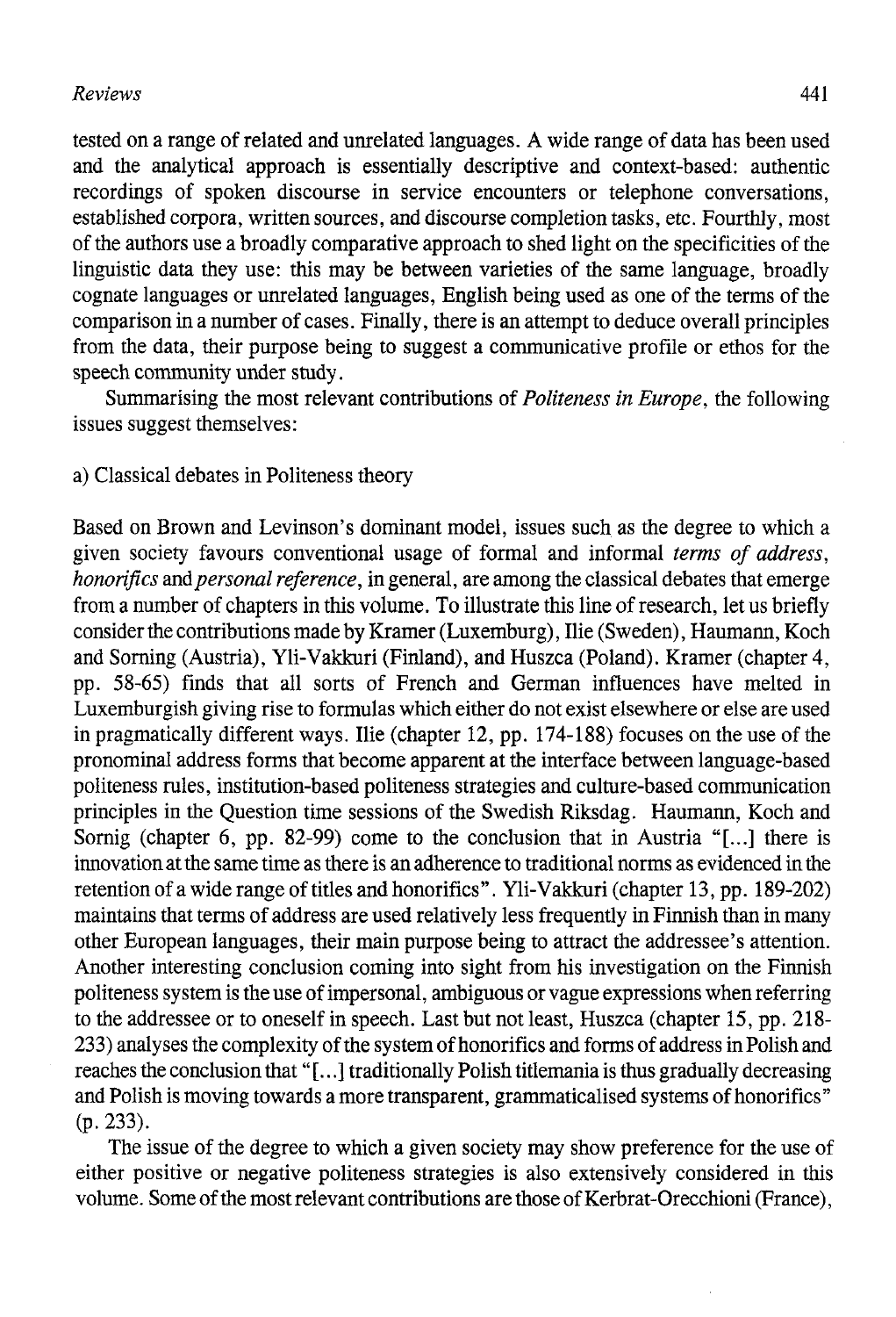Kallen (Ireland), and Araújo Carreira (Portugal). Kerbrat-Orecchioni (chapter 2, pp. 29- 44) stresses the belief that the French conversational style seems, on many fronts, to be halfway between that of the Northern, *i.e.* independence values and negative politeness strategies, and the Southern European countries, *i.e.* involvement values and positive politeness strategies. In outlining the Irish ethos, Kallen (chapter 9, pp. 130-144) argües that the rull characterisation of Irish politeness must consider the contradiction between the competing demands of silence as a face need, which will tend to favour negative politeness strategies, and the exigency of what he terms hospitality and reciprocity, usually favouring positive politeness. Araújo Carreira (chapter 21, 306-316), for her part, suggests that Portuguese is oriented towards positive politeness, since consensus and tact are favoured over confrontation, frankness or the protection of an individual's territory.

Likewise, some interesting findings as to the use of direct or indirect strategies in the formulation of requests are found in the pieces of research of Le Pair (The Netherlands) and Fretheim (Norway). Le Pair (chapter 5, pp. 66-81), in exploring the connection between the indirectness of speech acts and Leech's tact maxim, finds that factors such as power distance and social distance do indeed affect the directness level of the request utterance in Spanish. Fretheim (chapter 10, pp. 145-158) highlights that linguistic politeness in Norwegian society is characterised by "[...] a tendency toward parsimony: conventionalised indirectness in the performance or requests exists but too much linguistic embroidery for the sake of mitigating requests is normally counter-productive" (p. 158).

## b) Alternative formulations and refinements to Politeness theory

In *Politeness in Europe* one may also find an attempt to suggest alternative formulations and refinements to Politeness theory. For example, in chapter 1 (pp. 13-28), House, building on Sperber's (1996) naturalistic approach to culture, suggests a ground-breaking and farreaching socio-cognitive model for the understanding of politeness phenomena, uniting universal aspects with culture- and language- specific features.

A basic notion in Brown and Levinson's theory is that of the FTA. They provide a classification of acts according to what aspect of the speaker's or addressee's face is threatened. Though useful, for some authors in this volume this classification may obscure the fact that acts are *multidimensional.* For example, Kerbrat-Orecchioni (chapter 2, pp. 29-44) in analysing politeness in France, claims that *bothface-threatening acts* (FTAs) and *face-flattering acts* (FF As) coexist in the realisation of speech acts. Similarly, Sifianou and Antonopolou (chapter 18, pp. 263-276) put forward the idea that all acts can range on a continuum with *face threat* occupying one end and *face enhancement* the other.

The concept of politeness belongs to two traditions: one primarily concerned with conventional courtesy, etiquette or good manners, the other associated with strategic language usage in social interaction, as developed in Brown and Levinson's model. A number of chapters in this volume provide a thorough debate on this matter. Let us consider, for instance, the contribution made by Danblon, De Clerck, and Van Noppen (Belgium), and Stewart (Britain), one of the editors of the volume. Danblon, De Clerck and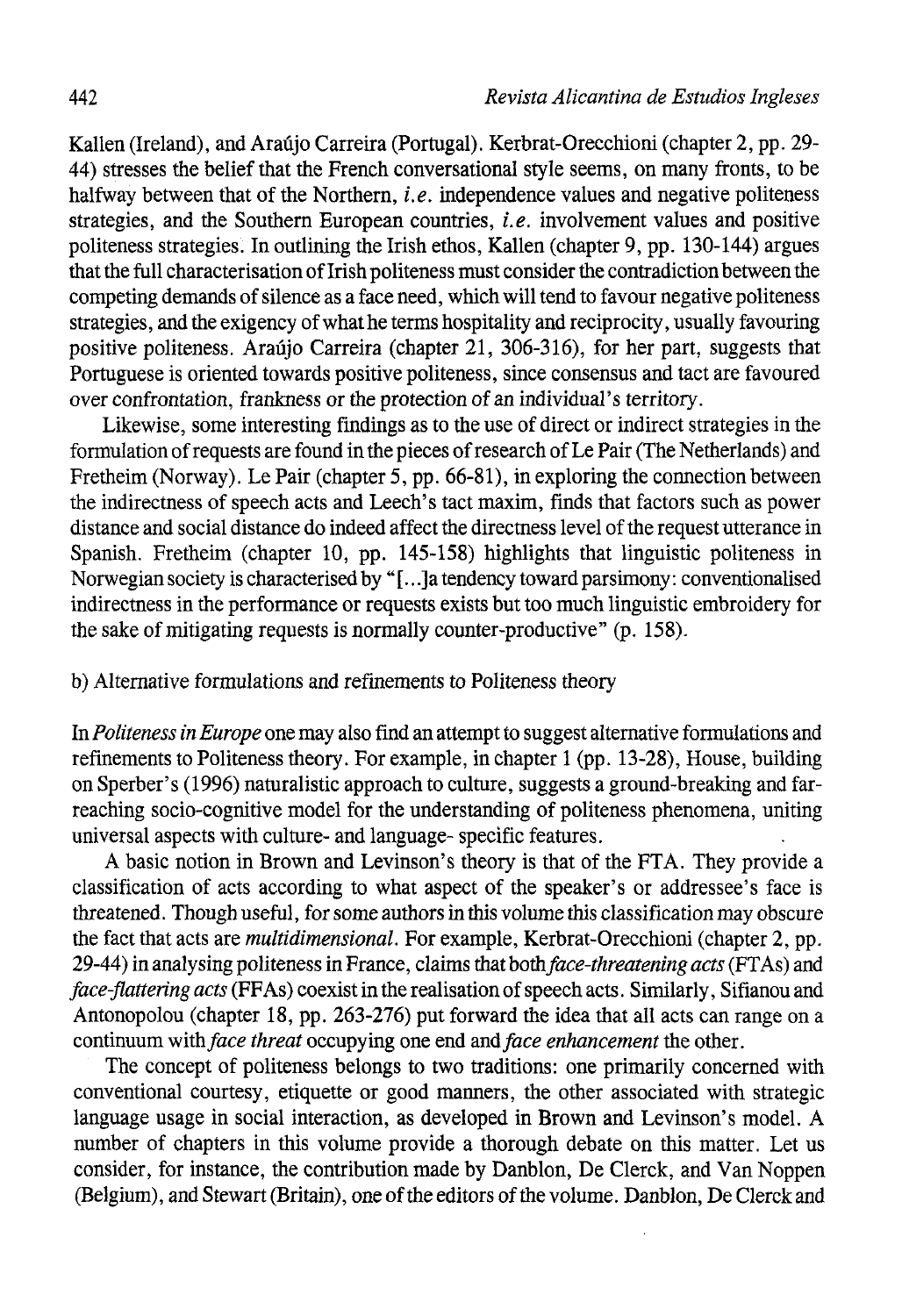#### *Reviews* 443

Van Noppen (chapter 3, pp. 45-57) bring to light that Brown and Levinson's model stands at the intersection of two different conceptions of politeness: On the one hand, a rational cooperation-based view and, on the other, one entirely determined by social convention. In testing their reformulation of politeness theory on their extensive data drawn from a number of service encounters in Belgium, they find that neither the customers ñor the shop assistants in their sample intend to use politeness markers as strategies aimed at redressing a face-threat; on the contrary, these are used to convey friendliness, good manners and conventional courtesy. Likewise, Stewart (chapter 8, pp. 116-129), in outlining the British ethos, attempts to refine Brown and Levinson's face-saving model when she argües that linguistic politeness may serve a *face-protective function* for both the Hearer and the Speaker. Consequently, giving preference to indirectness and non-conventional politeness may stem as much from a need to protect one's own face as from any desire to be conventionally polite to others.

The volume does not confine itself to politeness models which merely focus on language, as the role of silence and paralinguistic features are also considered. To illustrate this new line of research, let us consider, for example, the contribution of Fredsted (chapter 11, pp. 159-173) who throws light on the déficit in conventional politeness in Danish by explaining that it is counterbalanced by non-verbal and paralinguistic politeness markers.

#### c) Ethostereotypes and cross-cultural differences

In *Politeness in Europe,* there is a general attempt to characterise the respective ethos or ethnostereotypes of the countries analysed by means of exploring the linguistic and nonlinguistic evidence givenby the specific politeness practices under study. Several examples will help me to illustrate this point. In analysing the German politeness system, House (chapter 1, pp. 13-28) finds a consistent pattern in the way Germans subjects tend to interact which is mainly characterised by the following features: (a) directness, (b) orientation towards Self, (c) orientation towards content, (d) explicitness, and (e) *adhoc*  formulation. Similarly, Keevallik (chapter 14, pp. 203-217) reaches the conclusion that the same Germán linguistic features could serve to typify the Estonian ethos. Stewart (chapter 8, pp. 116-129), for her part, stresses two essential features that might serve to typify the British ethos: (a) a preference to negative rather than positive politeness strategies which is played out through a number of linguistic strategies, for example, personal reference, hedging and deictic anchorage; (b) the use of off-record politeness also referred to as nonconventional indirectness. However, in other pieces of research, as inthe case of Nekvapil and Neustupny's study of politeness in the Czech Republic (chapter 17, pp. 247-262), the authors feel that it is too early to attempt to present an overall picture: "The relationship between politeness and power needs to be clarified but without rushing to premature conclusions" (p. 259).

Cross-cultural differences in linguistic behaviour are other relevant debates emerging from *Politeness in Europe*. For example, House (chapter 1, pp. 13-28) claims that German speakers' *directness* should not be misinterpreted as impoliteness, since it is just a culture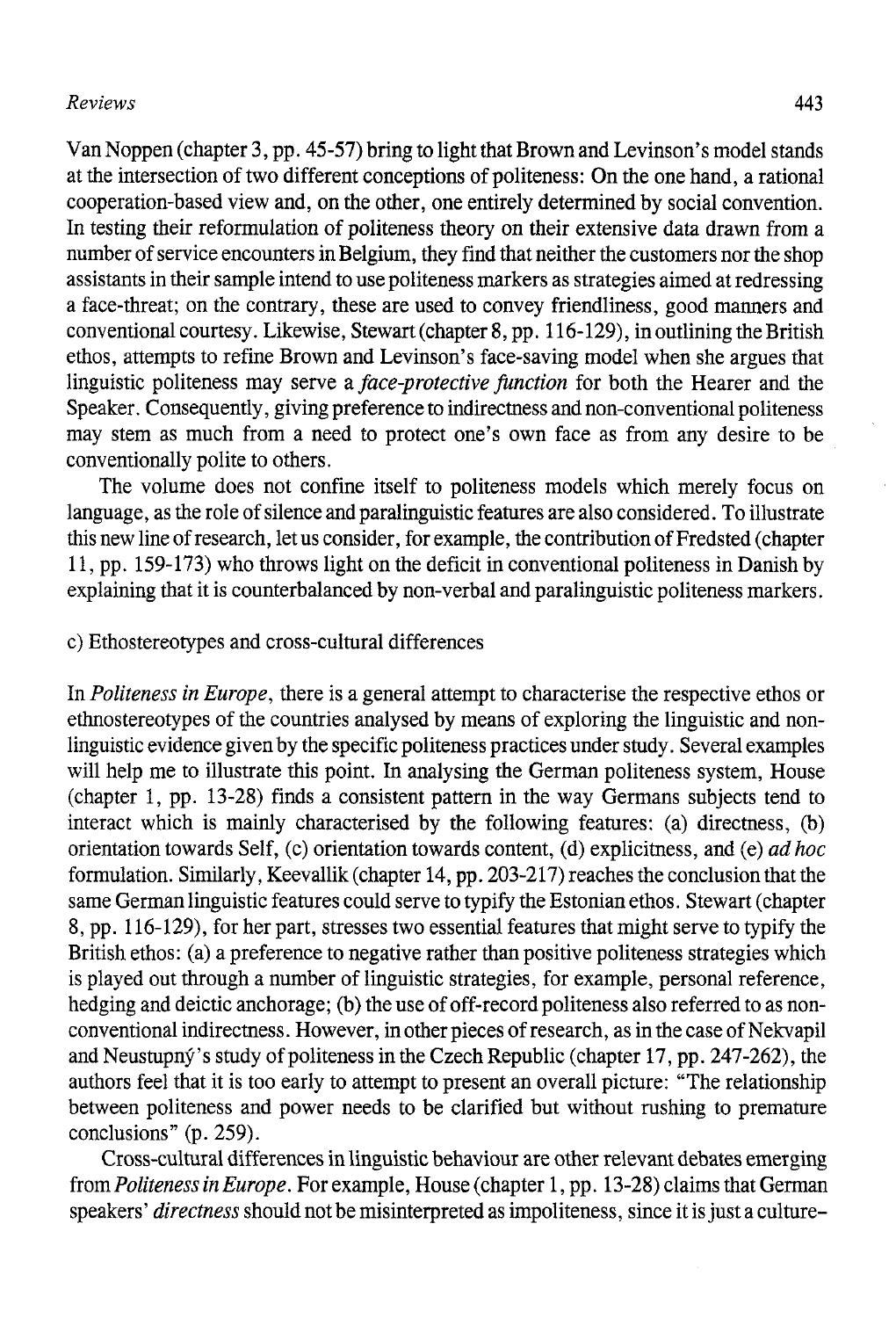and language-specific convention. Almost the same conclusión is reached by Keevallik (chapter 14, pp. 203-217) in Estonian, Terkourafi (chapter 19, pp. 277-291) in Cypriot Greek, and Hickey (chapter 22, pp. 317-330), another of the authors of the volume, in Spanish. Kerbrat-Orecchioni (chapter 2, pp. 29-44), in the case of the French politeness system, stresses the fact that *interruption* should not be misinterpreted as impoliteness but as a discursive device with the main function of helping speed up the tempo of the conversation, give it warmth, and spontaneity. By contrast, Manno (chapter 7, pp. 100-115) argües that the Swiss respect for others' right to speak and their tendency not to interrupt each ofher should not be misinterpreted for apathy.

The chapters in *Politeness in Europe* are also indicative of the variety of research directions and can serve as the springboard for expansión and new research sites. In this respect, the effect of globalisation and technological advance has created new domains of interaction governed by different rules which are worth exploring: E-mail discourse, web sites, mobile phones, chatlines and internet connections. Recent studies on *Network Etiquette* or *Netiquette* for communicating via electronic mail and talk are already pointing in that direction (Shea, 1994; Kallos, 2004). In addition to technological advance, the historical development of politeness norms and practices, which is related to the issue of social structure, class, and power in a particular nation, which has received very little attention so far, would be essential to grasp the socio-cultural roots of politeness practices, as well as the effect of social change.

The book's biggest strengths and weaknesses are different sides of the same coin. On the one hand, Hickey and Stewart provide a never before attempted overview of the politeness practices in twenty-two of the countries of Europe, and lay the ground for a more integrated and deeper understanding of cross-cultural research into politeness phenomena. This is not by any means an easy task since like most of Europe, all the nations included in this volume are in a state of rapid change, stimulated in part by increased European integration, the advance of market economy and globalisation, which leads to a state of constant flux with competition between forms from both main paradigms, the traditional and the modern, in both written and spoken discourse. The editors are absolutely conscious of the present socio-political fluctuations in Europe when they write in the introduction to *Politeness in Europe:* "[...] as Europe changes and transforms itself, then necessarily its politeness system or systems are also bound to be transformed, and so this volume would need to be rewritten every so often, say every ten years, to update politeness in Europe" (p. 10). On the other hand, the authors in the volume, with the exception of House in chapter 1 (pp. 13-28), may be said, in general terms, to take a traditional approach to politeness phenomena, focusing exclusively on the maintenance and/or promotion of harmonious interpersonal relations. In addition to this, as their contributions are essentially based on Brown and Levinson's dominant politeness framework, they still may be said to look at European politeness practices through Anglo-Saxon spectacles. For this reason, further research on politeness practices in Europe should be extended to incorpórate the use of language to promote, maintain or threaten harmonious social relations or *rapport management*, as suggested by Spencer-Oatey (2004[2000]: 3). Finally, an interdisciplinary